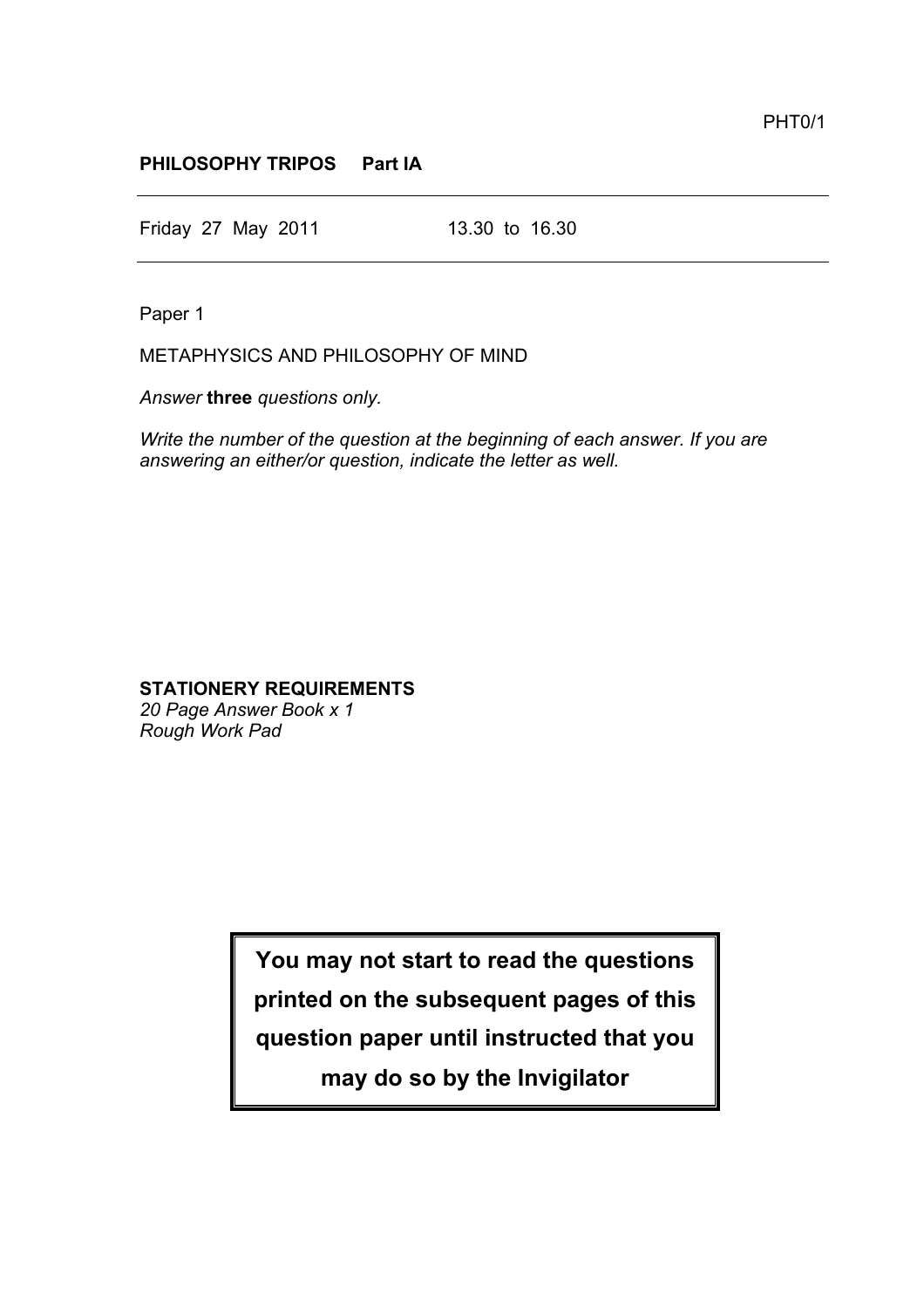- 1 'No testimony is sufficient to establish a miracle, unless the testimony be of such a kind, that its falsehood would be more miraculous, than the fact, which it endeavours to establish.' Discuss.
- 2 Is it true that our ordinary perceptual beliefs about the external world can be justified only if we are justified in denying the sceptical hypothesis that we are brains in vats?
- 3 'A type of inference is reasonable or unreasonable according to the relative frequencies with which it leads to truth and falsehood. Induction is reasonable because the world is so constituted that inductive arguments lead on the whole to true opinions.' Is this a good solution to the problem of induction?
- 4 Is there anything more to causation than regularity?
- 5 **Either** *(a)* 'The fact that I can clearly and distinctly understand one thing apart from another is enough to make me certain that the two things are distinct, since they are capable of being separated, at least by God.' Discuss with reference to the metaphysics of mind.

**Or** *(b)* 'A person is a vast arrangement of physical particles, but there are not, over and above this, sensations or states of consciousness.' Discuss.

6 **Either** *(a)* Give the best defence you can of the view that the existence of evil is compatible with the existence of God.

**Or** *(b)* 'Whatever we conceive as existent, we can also conceive as non-existent. There is no being, therefore, whose non-existence implies a contradiction.' Discuss.

- 7 Describe a situation in which a being acts freely, and make clear why the acting is indeed free. If there are no such possible situations, say why.
- 8 **Either** *(a)* Fill in the blank: X is a person if and only if Defend your answer, which should be informative.

**Or** *(b)* What is the difference between adventures that would bring an end to you and adventures that would not?